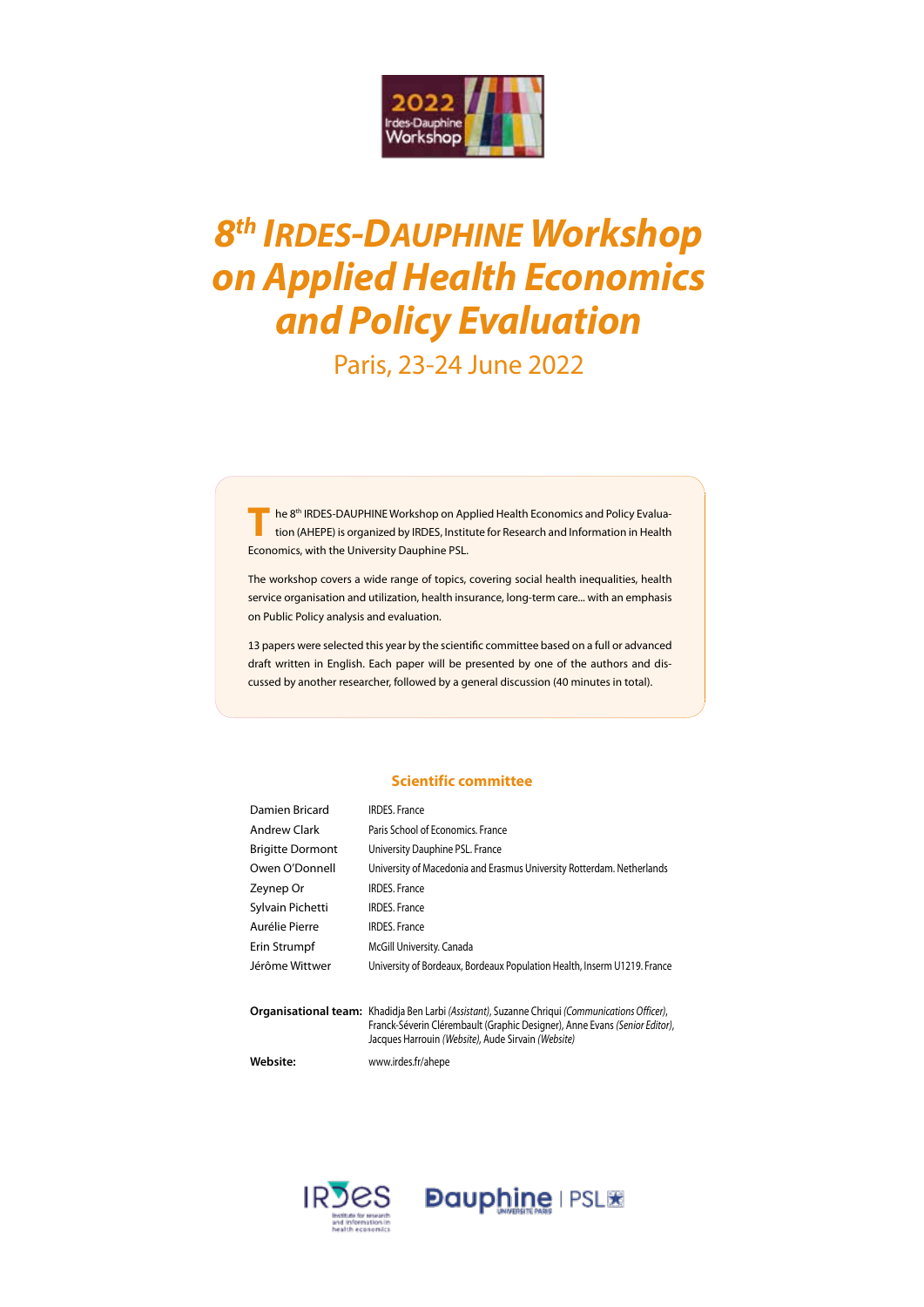## THURSDAY 23RD JUNE, 2022

| 09h30-10h10 | <b>WELCOME &amp; INTRODUCTION</b>                                                                                                                                                                                                                                                                                   |
|-------------|---------------------------------------------------------------------------------------------------------------------------------------------------------------------------------------------------------------------------------------------------------------------------------------------------------------------|
|             | Damien Bricard (IRDES, France)                                                                                                                                                                                                                                                                                      |
| 10h10-11h30 | <b>SESSION 1 - Mental Health</b>                                                                                                                                                                                                                                                                                    |
|             | Chair: Zeynep Or (IRDES, France)                                                                                                                                                                                                                                                                                    |
|             | Mental Health Literacy, Beliefs and Demand for Mental Health Support<br>ш<br>among University Students<br>Vahid Moghani (Erasmus School of Economics, Netherlands), Michelle Acampora, Francesco Capozza<br>Discussion: Anne-Laure Samson (LEM, Université de Lille, France)                                        |
|             | Is Delayed Mental Health Treatment Detrimental for Labor Market Status?<br>Roger Prudon (Vrije Universiteit Amsterdam, Netherlands)<br>Discussion: Andreea Panturu (Erasmus University Rotterdam, Netherlands)                                                                                                      |
| 11h30-11h45 | <b>BREAK</b>                                                                                                                                                                                                                                                                                                        |
| 11h45-12h25 | <b>SESSION 2 - Integrated Care</b>                                                                                                                                                                                                                                                                                  |
|             | <b>Chair: Brigitte Dormont (University Dauphine PSL, France)</b>                                                                                                                                                                                                                                                    |
|             | The Impact of Bundling Payment on Health System Cost:<br><b>Real World Evidence from Ontario's Integrated Funding Models</b><br>Walter P. Wodchis (University of Toronto, Canada), Kevin Walker, Maritt Kirst, Ruth Hall,<br>Gaya Embuldeniya<br>Discussion: Rong Fu (Waseda University, School of Commerce, Japan) |
| 12h25-14h00 | <b>LUNCH</b>                                                                                                                                                                                                                                                                                                        |
| 14h00-15h20 | <b>SESSION 3 - Insurance, Health and Work</b>                                                                                                                                                                                                                                                                       |
|             | <b>Chair: Aurélie Pierre (IRDES, France)</b>                                                                                                                                                                                                                                                                        |
|             | ■ Workers, Moral Hazard versus Insurer Effort in Disability Insurance<br>Pierre Koning (Vrije Universiteit Amsterdam, Netherlands), Max van Lent                                                                                                                                                                    |
|             | Discussion: Pascale Lengagne (IRDES, France)                                                                                                                                                                                                                                                                        |
|             | <b>Job Destruction, Disability and Mortality</b><br><b>In the case</b><br>Pascale Lengagne (IRDES, France)<br>Discussion: Pierre Koning (Vrije Universiteit Amsterdam, Netherlands)                                                                                                                                 |
| 15h20-15h35 | <b>BREAK</b>                                                                                                                                                                                                                                                                                                        |
| 15h35-16h55 | <b>SESSION 4 - Nursing and Physician Workforce</b>                                                                                                                                                                                                                                                                  |
|             | <b>Chair: Erin Strumpf (McGill University, Montreal, Canada)</b>                                                                                                                                                                                                                                                    |
|             | Do Non-monetary Interventions Improve Staff Retention?<br><b>Evidence from English NHS Hospitals</b><br>Marco Mello (University of Surrey, United Kingdom), Melisa Sayli, Giuseppe Moscelli, Jo Blanden,<br>Chris Bojke                                                                                             |
|             | Discussion: Ricarda Milstein (Universitet Hamburg/Hamburg Center for Health Economics, Germany)                                                                                                                                                                                                                     |
|             | French Physicians' Responses to Overbilling Restrictions                                                                                                                                                                                                                                                            |

Anne-Laure Samson (LEM, Université de Lille, France), Aimee Kingsada **Discussion:** Raf Van Gestel (Erasmus University Rotterdam, Netherlands)